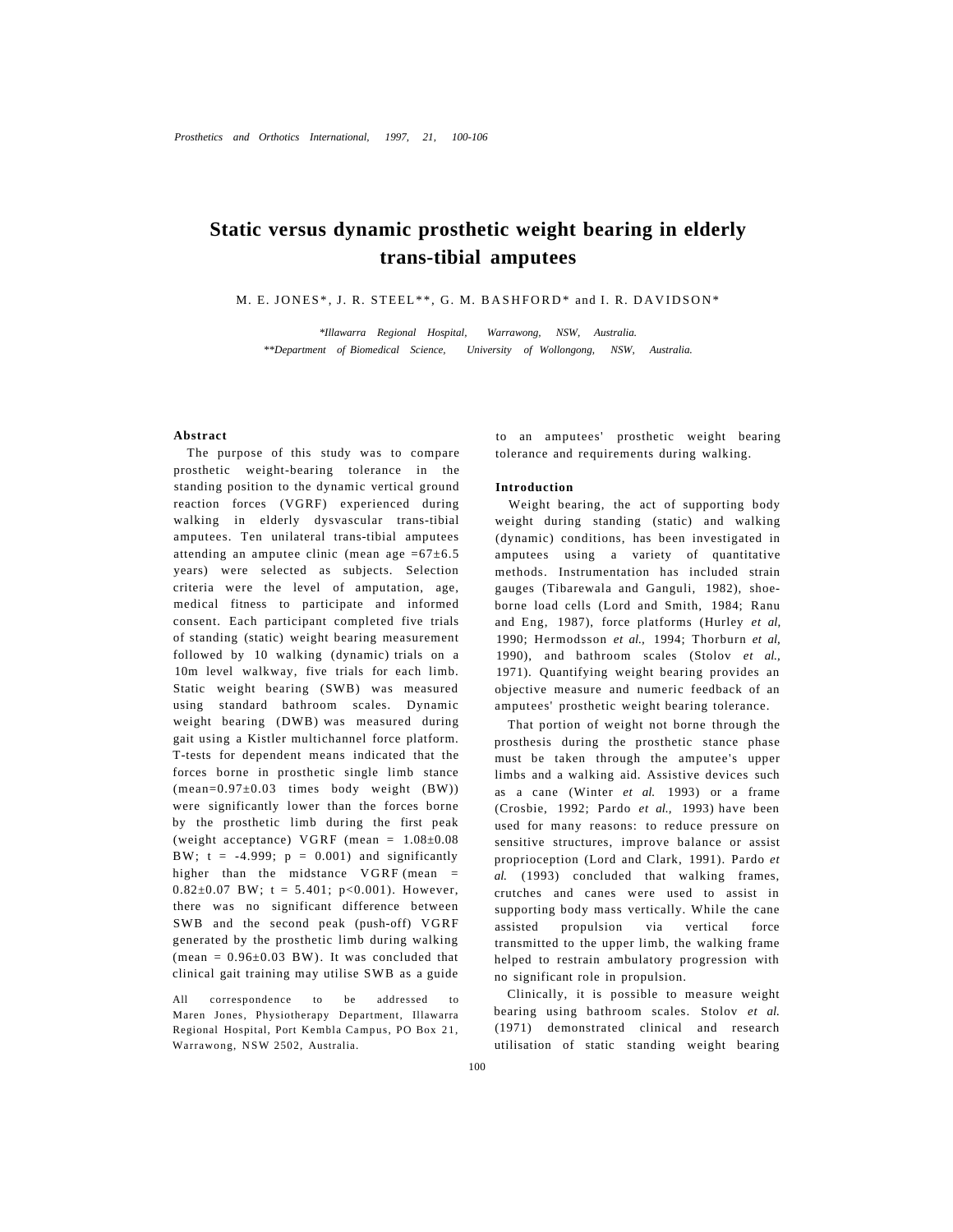measurements using bathroom scales. The authors reported the importance of percentage body weight over absolute weight as a criterion when reporting progression of weight bearing after immediate prosthesis fitting following trans-tibial amputation. Summers *et al.* (1978; 1988) used a Double Video Forceplate (DVF) to measure biomechanical parameters of stance and balance. They concluded that simple measurements of weight distribution between the feet and maximal weight-bearing while leaning on the prosthesis could provide objective confirmation of clinical improvement and assist in retraining amputees to stand, balance, and walk.

Assessing weight bearing during standing or balancing tasks, however, is limited to relatively quiet standing situations. Measurements in stance do not assess foot placement, fluctuations in ground reaction forces, nor progression of the centre of pressure experienced during dynamic gait (Winter, 1991; Wintra and Sienko, 1988; Himann and Cunningham, 1988; Engstrom and Van de Ven, 1985). Thorburn *et al.* (1990) assessed ground reaction forces, using a Kistler force platform, generated by five trans-tibial amputees while wearing the SACH, Flex-foot, STEN, SEATTLE, and CCII prosthetic feet. The authors reported that the various prosthetic feet resulted in similar force patterns mediolateral shear force, anteroposterior shear force, and vertical ground reaction force (VGRF) during the stance phase of gait.. The second peak of the VGRF in terminal stance ranged from 97.6% body weight (BW) with the Flex-foot to 99.5% BWwith the SACH foot. Andriacchi et al. (1977) reported the minimum amplitude of the VGRF (at midstance) to have the largest rate of change with walking speed. Peak VGRF at heel strike and propulsion were considered to exhibit a meaningful velocity dependence. Force amplitudes were found to vary linearly with velocity and were not as sensitive an indicator of gait abnormalities as temporal measurements.

Although assessment of dynamic weight bearing tolerance during gait is preferable to static assessment of weight bearing tolerance, it requires expensive equipment, specialist technicians, and expert interpretation. In contrast, tools to assess static weight bearing tolerance, such as bathroom scales, are inexpensive, readily available to the clinician

and provide immediate quantitative data. However, no study was identified in the literature which related single limb static weight bearing tolerance, assessed using bathroom scales, to the forces generated by amputees during gait. Therefore, the purpose of the present study was to compare standing prosthetic weight bearing tolerance to the forces experienced during walking in elderly dysvascular trans-tibial amputees.

## **Methods**

#### *Subjects*

Subjects included 10 elderly (mean age =  $67±6.5$  years) male unilateral trans-tibial amputees, secondary to vascular etiology, recruited from the Illawarra Regional Hospital Amputee Clinic. The subjects reported a mean of 2.8±2.2 years since amputation and had worn their existing prosthesis for an average of 11.8±4.4 months, approximately 12.8±2.4 hours per day. Prosthetic suspension in nine subjects was supracondylar after the fashion of Kegel (1986) and one was by a thigh lacer. Prosthetic foot componentry included seven SACH, two Seattle and one Greissinger. Concurrent disease processes reported by the subjects included six with diabetes mellitus, four had suffered a CVA, one had hypertension, two experienced myocardial infarction, two had osteoarthritis, one gout and one emphysema.

Written informed consent was completed by each subject before testing. All testing was conducted with the knowledge and consent of medical personnel familiar with the subjects' medical history and according to the University of Wollongong Human Research Ethics Committee requirements.

#### *Static weight bearing assessment*

Each subject's total body mass was measured (kg) while the subject stood motionless in the anatomical position for 2 seconds on a set of calibrated bathroom scales (130 kg capacity). Prosthetic weight bearing (kg) was then measured while the subjects stood on the scales in single limb stance on their prosthetic limb for 2 seconds. During total body weight and prosthetic weight bearing assessment the subjects were instructed to focus on an eyelevel focal point to help them maintain balance. Five trials for each assessment were completed. Due to the need to bear weight through the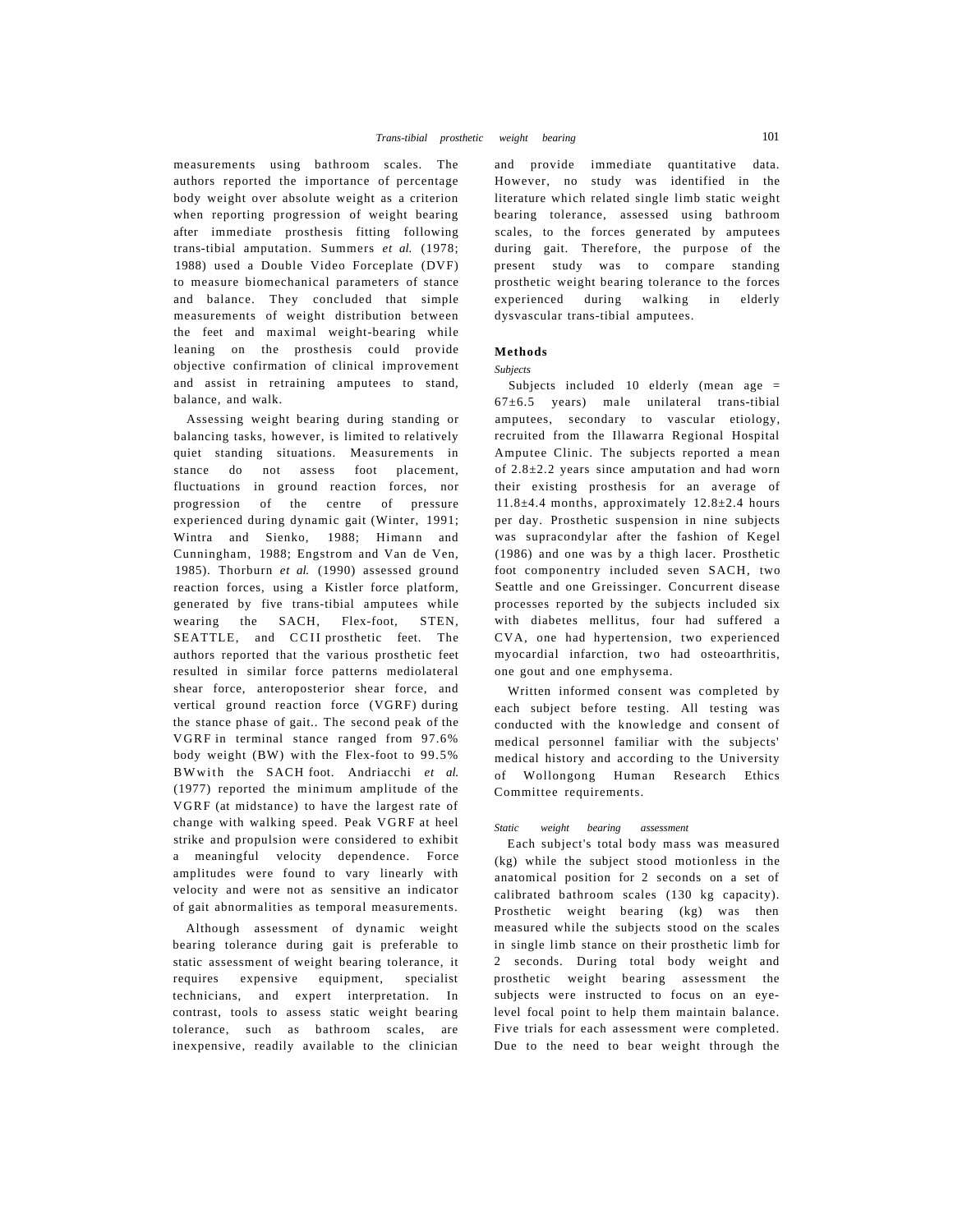prosthetic limb, most subjects required assistance to stand in single limb stance. Assistance was provided by the subjects leaning on a stable fixture placed adjacent to the scale. That upper limb force placed on the support was attributed to weight-bearing intolerance or to diminish balance (Isakov *et al.,* 1992). Differentiating the contribution of weightbearing intolerance and balance was beyond the scope of this study. The numeric value in kilograms recorded from the scale during unilateral prosthetic stance was therefore defined as the prosthetic weight bearing tolerance. The mean scores for total body weight and prosthetic weight bearing were then substituted into equation (1) to calculate static weight bearing (SWB) tolerance:

SWB -  $P^{r\text{-}s\text{-}rel}$  is weight bearing  $\wedge$ ,  $\wedge$ total body weight

SWB was expressed in body weight units (BW) for ease of comparison with dynamic weight bearing values.

*Dynamic weight bearing assessment* 

Dynamic weight bearing (DWB) was assessed by quantifying the VGRF generated as the subjects walked at a self-selected velocity over a calibrated Kistler multichannel force platform (type 928IB, 600 mm x 400 mm) embedded midway along a 10 m wooden walkway. The force platform was mounted on a concrete pedestal and covered with a sample of granulated rubber sports surface to be level with the surrounding walkway. Forces from the eight output channels of the force platform were passed through a Kistler multichannel Charge Amplifier (type 9865AO) and recorded using a data acquisition board and a personal computer. The VGRF generated by the subjects were sampled (1000 Hz) over the time required for each subject to complete the stance phase on the test limb for five trials per limb. Adequate rest was provided between each trial to minimise fatigue. Before DWB assessment, the weight of each subject was recorded while they stood motionless on the force platform to enable later normalisation of force data relative to each subject's body weight.

Throughout both SWB and DWB assessment, subjects wore their usual walking shoes (eight wore athletic flexible shoes with a deep tread; two wore thin, rigid soled leather shoes.

From each VGRF force-time curve, three values were recorded as representative of DWB (see Figure 1):

(i) the first passive impact peak (1st Peak);

(ii) the dip at midstance (Midstance); and

(iii) the active propulsive peak of push-off (2nd Peak).

These values were expressed in units of body weight. Stance duration was then derived (ms) from initiation of weight acceptance to the completion of push-off.

*Kinematics of the gait cycles* 

The gait of each subject was filmed from anterior and lateral views (25 Hz) using two Panasonic M7 VHS video cameras. The cameras were levelled on tripods 4.8 m (anterior view) and 2.3 m (lateral view) from the subject. The focal axis of each lens was perpendicular to the relevant plane of the force platform to minimise perspective errors (Miller and Nelson, 1973). A known scale was filmed during each trial to enable later conversion of photographic images to actual distance in metres.

Each gait trial was replayed using a Panasonic VHS video cassette recorder and monitor and visually inspected to select one representative prosthetic and normal trial for each subject based on even cadence and lack of



Fig. 1. Typical VGRF force-time curve generated during DWB on the prosthetic limb.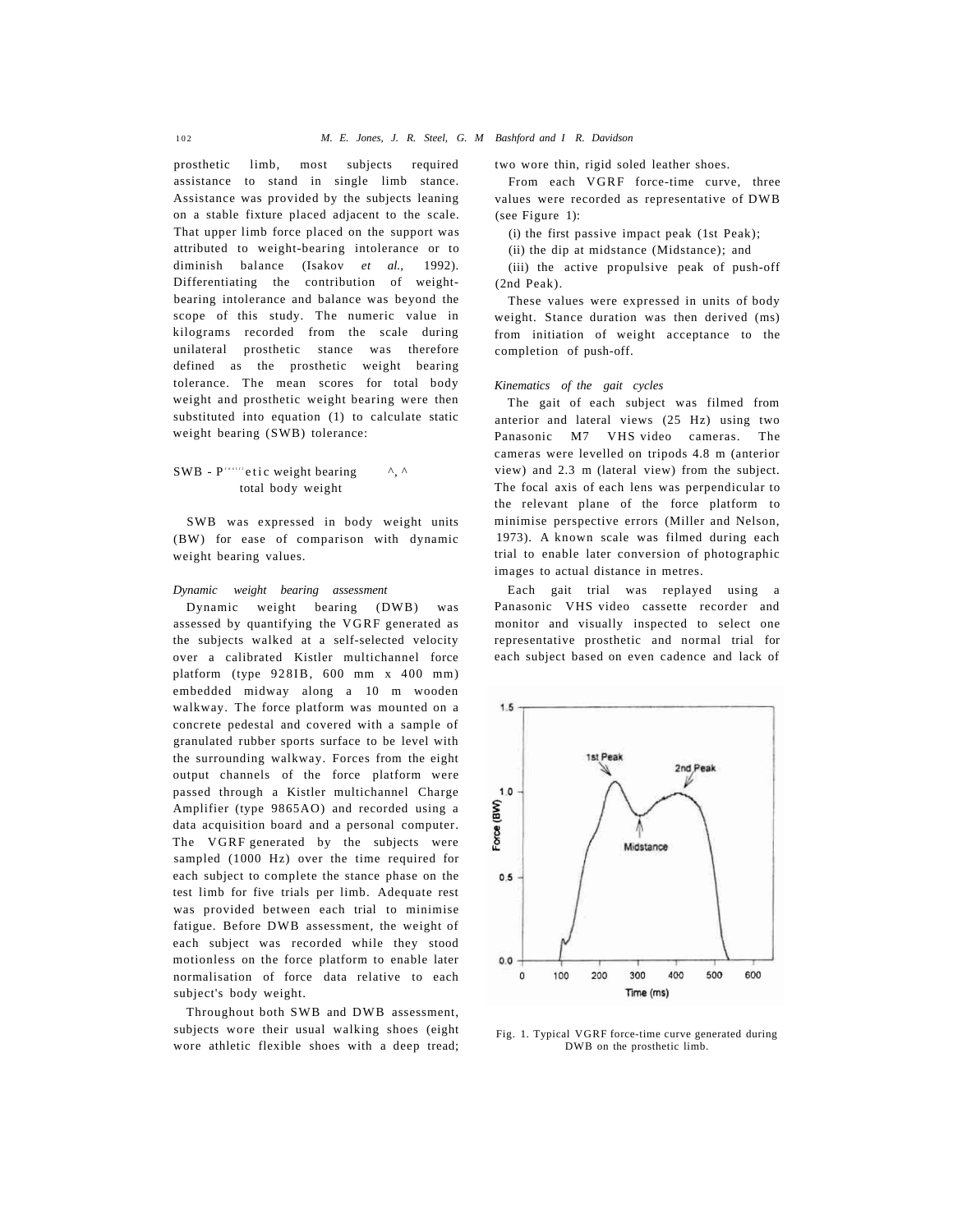targeting. The video data were transferred from the video recorder to a 496DX-66 personal computer using a video grabber board (Creative Labs VideoSpigot) and Video/Cap software (Video for Windows 1.1). Data were captured (25 Hz) at least 10 frames before heel strike until 10 frames after toe-off to the test limb. The x and y coordinates for 15 anterior markers (vertex, clavicular acromion, humeral lateral epicondyle, radial styloid process, mid-inguinal crease, patellar superior pole, midway between lateral and medial malleoli, anterior tip of shoe; left and right sides) and 9 lateral markers (greater tronchanter, fibular head, lateral malleolus, fifth metatarsal head and tip of shoe on facing leg, femoral adductor tubercle, medial malleolus, first metatarsal head and tip of shoe on contralateral leg) representing the anatomical link system were digitised throughout the stance phase of the test limb. The digitised data were then smoothed using a fourth order low pass Butterworth digital filter (6 Hz cut-off frequency) (Winter, 1990).

The following variables were then calculated during the stance phase of the test limb from the smoothed digitised data using Digital Signal Processing (DSP) software (Andrews, 1994):

- (i) velocity of forward progression, represented as the average linear velocity of the greater tronchanter marker in the sagittal plane from weight acceptance to push-off (stance phase);
- (ii) lateral (weight) transference of the total body centre of gravity (COG). The total body COG was calculated utilising custom software based on Dempster's linked segment model (Winter, 1990). Lateral weight transference was defined

as the horizontal displacement (cm) in the frontal plane of the COG relative to the base of support at midstance. A smaller displacement indicated less lateral weight transference of the subject's COG toward the base of support.

#### *Statistics*

Means, standard deviations and ranges were calculated for each kinetic and kinematic variable for the gait trials performed on each subject's sound and prosthetic limb and for SWB. T-tests for dependent means were then conducted (SYSTAT 5.01 for Windows) to determine any significant differences (p<0.05) between the forces generated during SWB and DWB. Pearson product moment correlations were also calculated to identify any significant relationships among the forces generated during SWB and gait and the gait descriptions.

## Results

# *SWB versus DWB*

The mean, standard deviation and range of values recorded during SWB and DWB are presented in Table 1. Forces borne through the prosthesis during  $SWB'$  (mean =  $0.97 \pm 0.03$ ) BW) were significantly lower than the forces borne by the prosthetic limb during the first passive peak VGRF (mean = 1.08±0.08; *df =* 9;  $p = 0.001$ ) and were significantly higher than the forces borne during midstance (mean = 0.82 $\pm$ 0.07; *df* = 9; t = 4.999; p<0.0001). However, there was no significant difference between SWB forces and the second propulsive peak VGRF (mean = 0.96±0.03 BW; *df=* 9; t = 'SWB forces of less than **1** indicated that the subjects required

external support while standing on their prosthetic limb.

|           | $SWB*$ | Prosthetic limb DWB |           |          | Sound limb DWB |           |          |
|-----------|--------|---------------------|-----------|----------|----------------|-----------|----------|
|           |        | 1 st Peak           | Midstance | 2nd Peak | 1 st Peak      | Midstance | 2nd Peak |
| Mean      | 0.97   | 1.08'               | 0.82'     | 0.96     | 1.19           | 0 81      | 1.03     |
| <b>SD</b> | 0.03   | 0.08                | 0.07      | 0.03     | 0.17           | 0.09      | 0.06     |
| Min       | 0.92   | 0.99                | 0.68      | 0.93     | 0.99           | 0.66      | 0.96     |
| Max       | 0.99   | 1.25                | 0.90      | 101      | 1,48           | 0.93      | 1.15     |

Table 1 Forces (BW) recorded during SWB and DWB (n=10).

\*SWB was calculated for the prosthetic limb only. Therefore, comparisons of SWB and sound limb DWB were not conducted

indicates a significant difference (p<0.001) between SWB and DWB values on the prosthetic limb.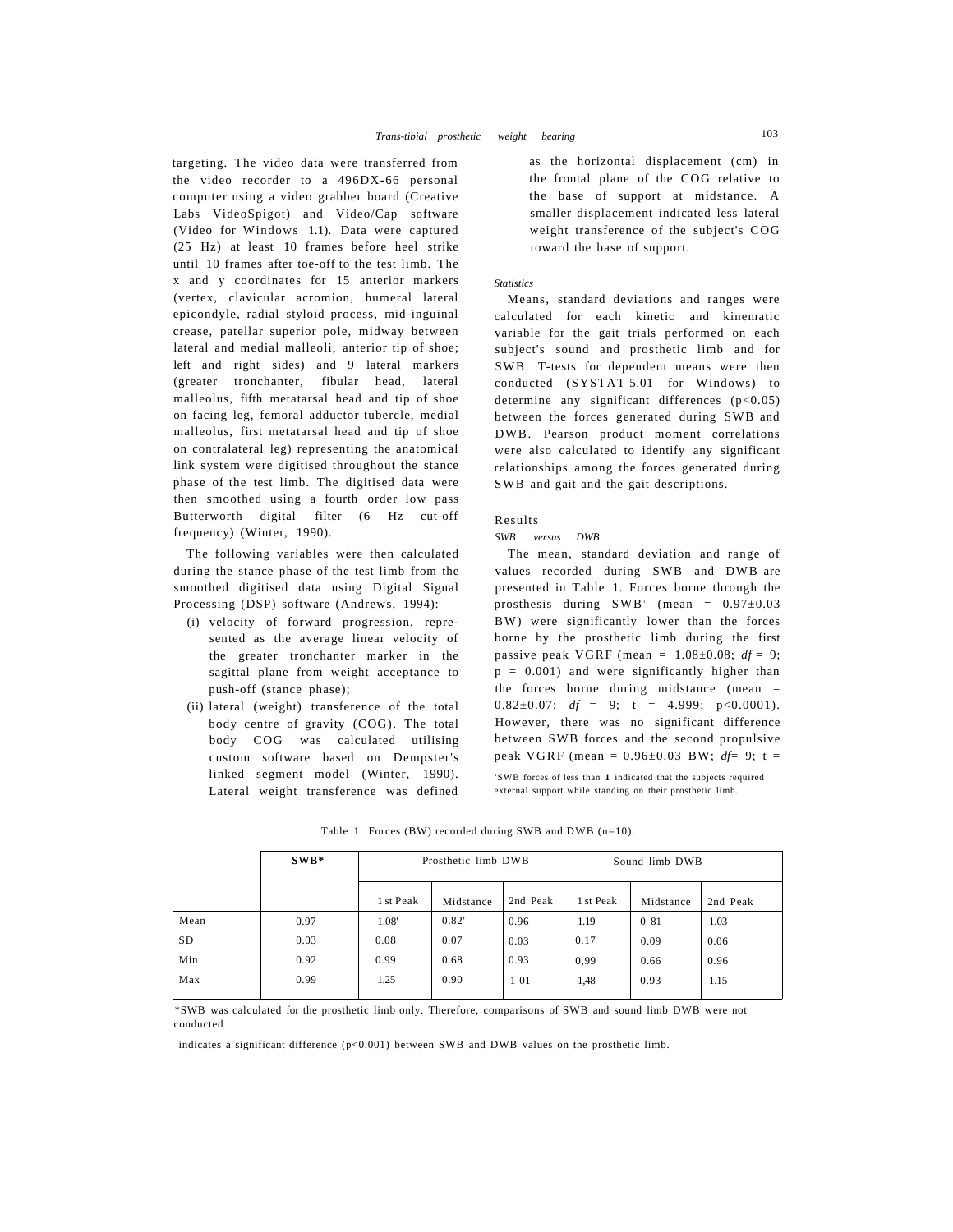Table 2, Horizontal velocity, stance duration and lateral weight transference during the stance phase on the prosthetic and sound limbs (n=10).

|           | Velocity (m.s.') |       | Stance duration (ms) |       | Lateral weight  |       |  |
|-----------|------------------|-------|----------------------|-------|-----------------|-------|--|
|           |                  |       |                      |       | transfer $(cm)$ |       |  |
|           | Prosthetic       | Sound | Prosthetic           | Sound | Prosthetic      | Sound |  |
| Mean      | 0.52             | 0.51  | 483                  | 499   | 3.82            | 4.49  |  |
| <b>SD</b> | 0.18             | 0.15  | 214                  | 224   | 0 9 6           | 1.33  |  |
| Min       | 0.19             | 0.20  | 353                  | 366   | 2.83            | 2.03  |  |
| Max       | 0.74             | 0 67  | 1064                 | 1113  | 5.60            | 6 0 6 |  |
|           |                  |       |                      |       |                 |       |  |

0.629;  $p = 0.545$ ) generated by the prosthetic limb during walking.

Strong significant negative correlations were found between the first passive peak VGRF and midstance VGRF for both the sound limb  $(r = -0.950)$  and the prosthetic limb  $(r = 0.860)$ . This result indicated that a high first VGRF peak was associated with a low midstance VGRF.

#### *Gait Descriptors*

The mean, standard deviation and range of values calculated for the three kinematic gait descriptor are presented in Table 2. There was no significant difference between the prosthetic and sound limbs for the velocity of forward progression during the stance phase, stance duration or lateral weight transference onto the stance limb.

For SWB to be used as a predictor of walking ability, the relationship between SWB and dynamic gait descriptors and must be established. Correlation coefficients calculated

between the gait descriptors and the forces recorded during SWB and DWB are presented in Table 3. Velocity of forward progression during the stance phase of the sound limb was significantly correlated to SWB  $(r = 0.680)$ , indicating that the higher forces borne through the prosthesis during SWB were associated with greater velocity in the sound limb during gait. This relationship was not significant during the stance phase on the prosthetic limb (see Table 3). Velocity was also found to be significantly correlated to DWB at midstance for the prosthetic limb  $(r = -0.699)$  and the sound limb  $(r = -0.781)$ . Therefore, greater velocities were associated with decreased VGRF at midstance. Although velocity was significantly correlated to DWB at the first peak VGRF on the sound limb  $(r = 0.735)$ , it exhibited only a low positive relationship with DWB on the prosthetic limb at the first peak VGRF (r = 0.450). Velocity exhibited only a low negative relationship with the DWB at the second peak on the prosthetic and the sound limb (see Table 3). Stance

|            | Velocity (m.s.) |          | Stance duration (ms) |          | Lateral weight |          |  |  |
|------------|-----------------|----------|----------------------|----------|----------------|----------|--|--|
|            |                 |          |                      |          | transfer       |          |  |  |
|            | Prosthetic      | Sound    | Prosthetic           | Sound    | Prosthetic     | Sound    |  |  |
|            | $(n=10)$        | $(n=IO)$ | $(n=10)$             | $(n=10)$ | $(n=9)$        | $(n=10)$ |  |  |
| SWB'       | 0.472           | $0.680*$ | $-0.649*$            | $-0,624$ | 0.241          | 0.237    |  |  |
|            |                 |          |                      |          |                |          |  |  |
| <b>DWB</b> |                 |          |                      |          |                |          |  |  |
| 1 st Peak  | 0 450           | $0.735*$ | $-0.513$             | $-0.565$ | 0.132          | $-0.004$ |  |  |
| Midstance  | $-0.699*$       | $-0.781$ | 0.509                | 0.585    | $-0.193$       | $-0.091$ |  |  |
| 2nd Peak   | $-0.220$        | 0 353    | $-0,233$             | $-0.182$ | 0.060          | 0.455    |  |  |
|            |                 |          |                      |          |                |          |  |  |

Table 3. Correlation coefficients between the three gait descriptors and SWB and DWB.

SWB was correlated to the three gait descriptors to establish the relationship between the static weight bearing ability and dynamic gait.

"indicates a significant correlation at p<0 05 (r>0.632; *df=* 8)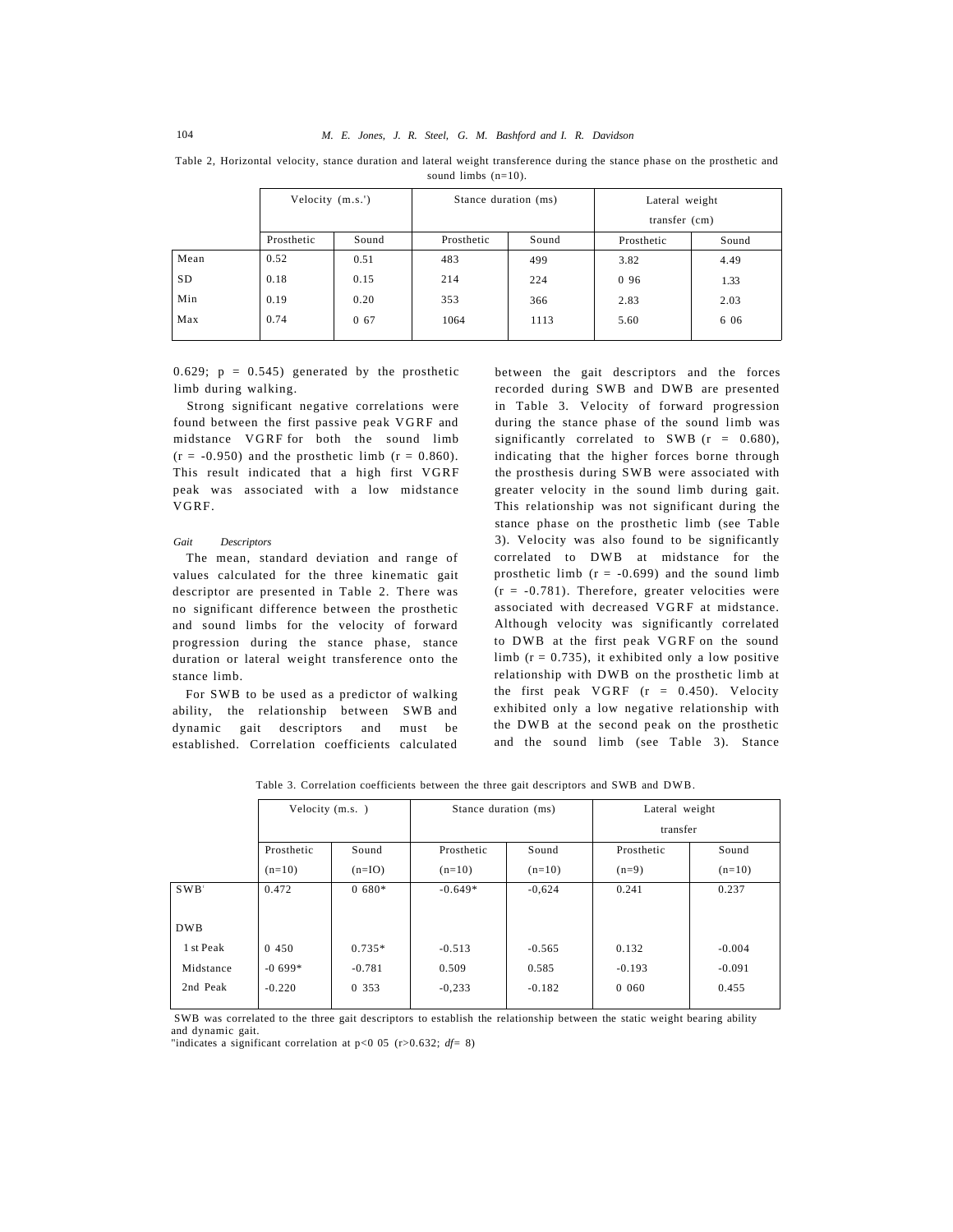duration was found to be significantly correlated (r = -0.649) with SWB on the prosthetic limb, indicating longer stance duration on the prosthetic limb was associated with lower forces borne through the prosthesis during SWB. No other significant correlations were found between SWB or DWB and either stance duration or lateral weight transference during stance for the prosthetic or sound limb.

# **Discussion**

The VGRF recorded during free walking in the present study were consistent with those reported previously for trans-tibial amputee patients (Thorburn *et al,* 1990). The bi-peaked vertical force-time curve characteristic during gait indicated a weight acceptance force greater than 1 BW, a VGRF less than 1 BW at midstance, followed by a second peak VGRF approximately 1 BW at push-off of the stance phase.

The mean velocity of forward progression recorded in the present study was less than mean velocities reported in previous studies of amputee gait (Hurley *et al,* 1990; Thorburn *et al,* 1990; Winter, 1991). However, there was a large range of velocities demonstrated in the present study (Table 2). Those subjects displaying lower velocities of forward progression during stance also exhibited less defined peaks and troughs in their VGRF forcetime curves. The weight bearing tolerance of the high peaks were held for short durations whereas the lesser forces were tolerated longer.

The mean values of velocity, stance duration and lateral weight transference were not significantly different when comparing the prosthetic limb to the sound limb in the small sample of subjects in the present study. In contrast, Thorburn *et al.* (1990) found stance duration to be significantly longer for the sound limb than the prosthetic limb.

The SWB test provided a practical quantitative assessment of the weight bearing tolerance of the amputee subjects on their prosthetic limb, a test suitable for use in clinical settings. Static weight bearing in single limb stance can be measured quickly and easily using bathroom scales and can be expressed as a percentage of total body weight. The functional task of shifting the amputee's weight onto the prosthesis to step onto the scale demonstrated an objective task reflecting patient confidence and comfort. Walking aid selection and gait training goal setting may be guided by the percentage of prosthetic weight bearing as a predictor for further training.

Progression of weight bearing from dual limb to single limb stance can prepare an amputee for the VGRF experienced during midstance and push-off phases of gait. In the present study, SWB was shown to be less than the VGRF generated dynamically at weight acceptance by the prosthetic limb. It would therefore be insufficient to train tolerances equivalent to SWB when attempting to prepare patients to meet demands anticipated for weight acceptance at self-selected walking velocity. The SWB test provided more prosthetic weight bearing than that exhibited dynamically during midstance, particularly in the faster walkers. Therefore, training weight bearing tolerance in unilateral stance to full weight bearing would be adequate to enable patients to cope with the VGRF generated during distance in selfselected walking velocity. Furthermore, the SWB test demonstrated equivalent VGRF to that measured at push-off. Training amputees to tolerate full weight bearing in unilateral stance on the prosthesis would therefore prepare them for the push-off phase of gait.

The DWB first peak demonstrated a positive relationship with velocity. The greater the velocity, the greater was the VGRF at weight acceptance. This first peak was also greater than the subjects' SWB measurement. In the elderly population, however, velocity of gait diminishes with increasing age. Therefore, the need to train prosthetic weight bearing to cope with high first peaks will lessen with age. Others, whose concurrent medical problems slowed them further (Himann and Cunningham, 1988; Mueller *et al,* 1994), displayed a first peak equivalent to their body weight. In these slower individuals, the SWB value was equivalent to both the first and the second peaks of the forcetime curve of the VGRF recorded during DWB.

Hermodsson *et al.* (1994) reported that the gait of vascular amputees differed from that of traumatic amputees, a difference that was not caused by reduced walking speed. The active forces during push-off on both the sound and the prosthetic leg in the trauma group were not found in the vascular group. This disparity could be an effect of the systemic disease. No distinction was made in the present study for